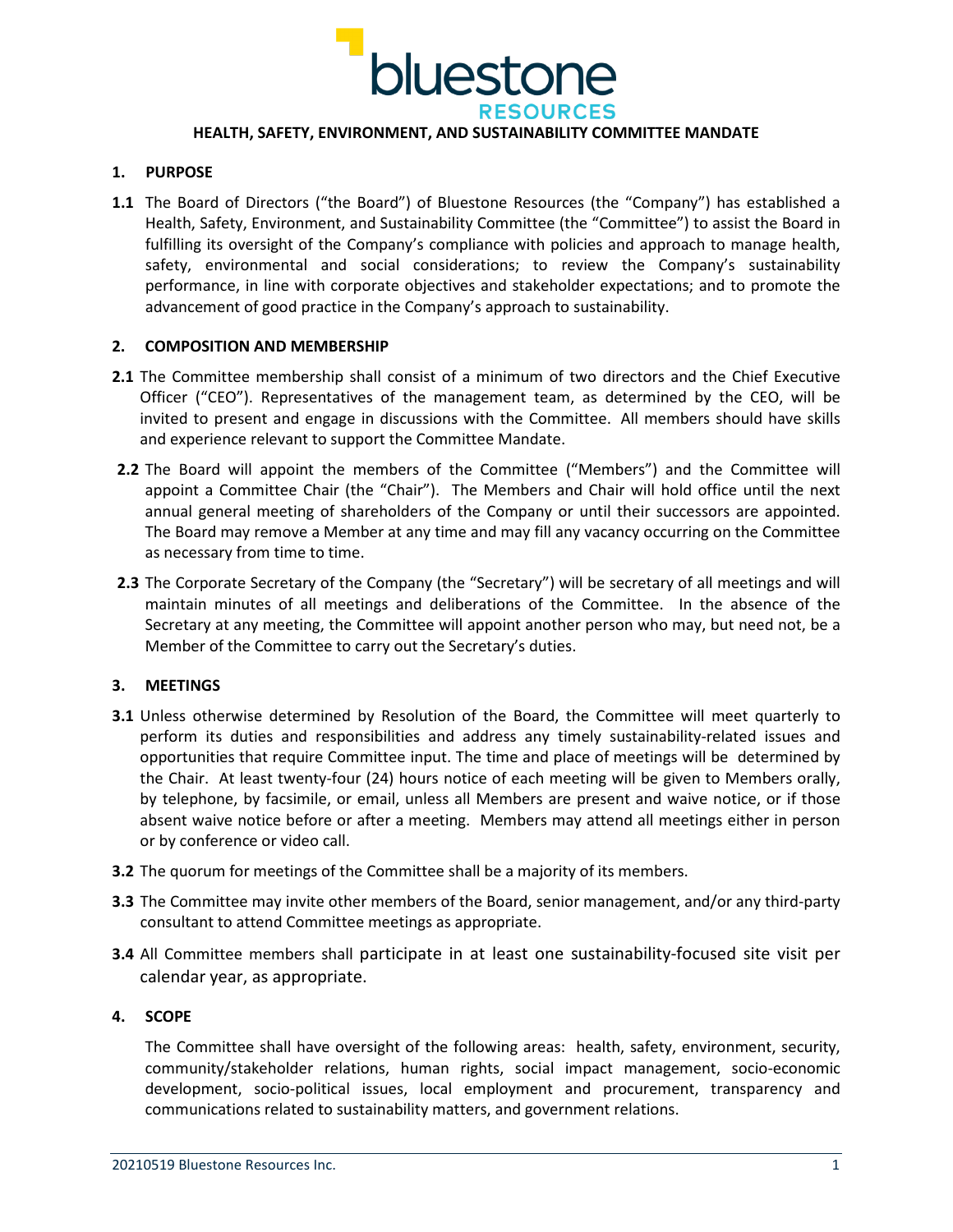# **5. DUTIES AND RESPONSIBILITIES**

**5.1** The Committee has the responsibility to:

- review new and existing Company sustainability policies, and provide Board approval, when required;
- regularly review the Company's management reports on sustainability to assess performance; monitor targets and key performance indicators; and recommend improvements, where appropriate;
- review and make recommendations to the Board regarding the scope of sustainability risks to the Company's interests and the adequacy and effectiveness of the Company's management systems and controls to mitigate these risks and attendant liabilities;
- review and make recommendations to the Board on compliance with legal and regulatory requirements and any voluntary commitments the Company has made related to sustainability with a focus on continuous improvement;
- oversee Company efforts to monitor trends and review current and emerging legislation and regulation, international norms, stakeholder and societal expectations and industry good practices on sustainability, and evaluate their actual or potential impact on the Company and its stakeholders;
- align with the Audit Committee on the assessment and adequacy of controls to manage sustainability risks, and monitor the allocation of resources toward sustainabillty-related work, so that appropriate resources are in place and properly deployed;
- oversee Company efforts to establish adequate and effective water management designs, including tailings management design, and systems are in place and utilized and compliance is monitored (including through external verification on such periodic basis as the Committee considers to be appropriate), and offer advice and/or recommendations to the Board in connection herewith;
- oversee Company efforts for climate change considerations;
- review significant sustainability incidents, should they occur, and the effectiveness of management's response, and provide recommendations for corrective actions or process improvements;
- review the Company's crisis management plan and other plans relating to emergency and disaster response and assess actions related to significant and/or material incidents and the remedial measures taken;
- review findings of third-party assessments or audits of sustainability management systems or performance and the adequacy of management's response to any incidents under review;
- review the environmental compliance audit program, health and safety programs, and community relations programs, and recommend improvements to programs, request periodic status reports, and provide feedback on improvement initiatives;
- report on its activities on a regular basis to the Board, including the outcomes of its annual sustainability site visits, and annually to shareholders in the Company's annual reporting; and
- review the Company's annual public sustainability report.